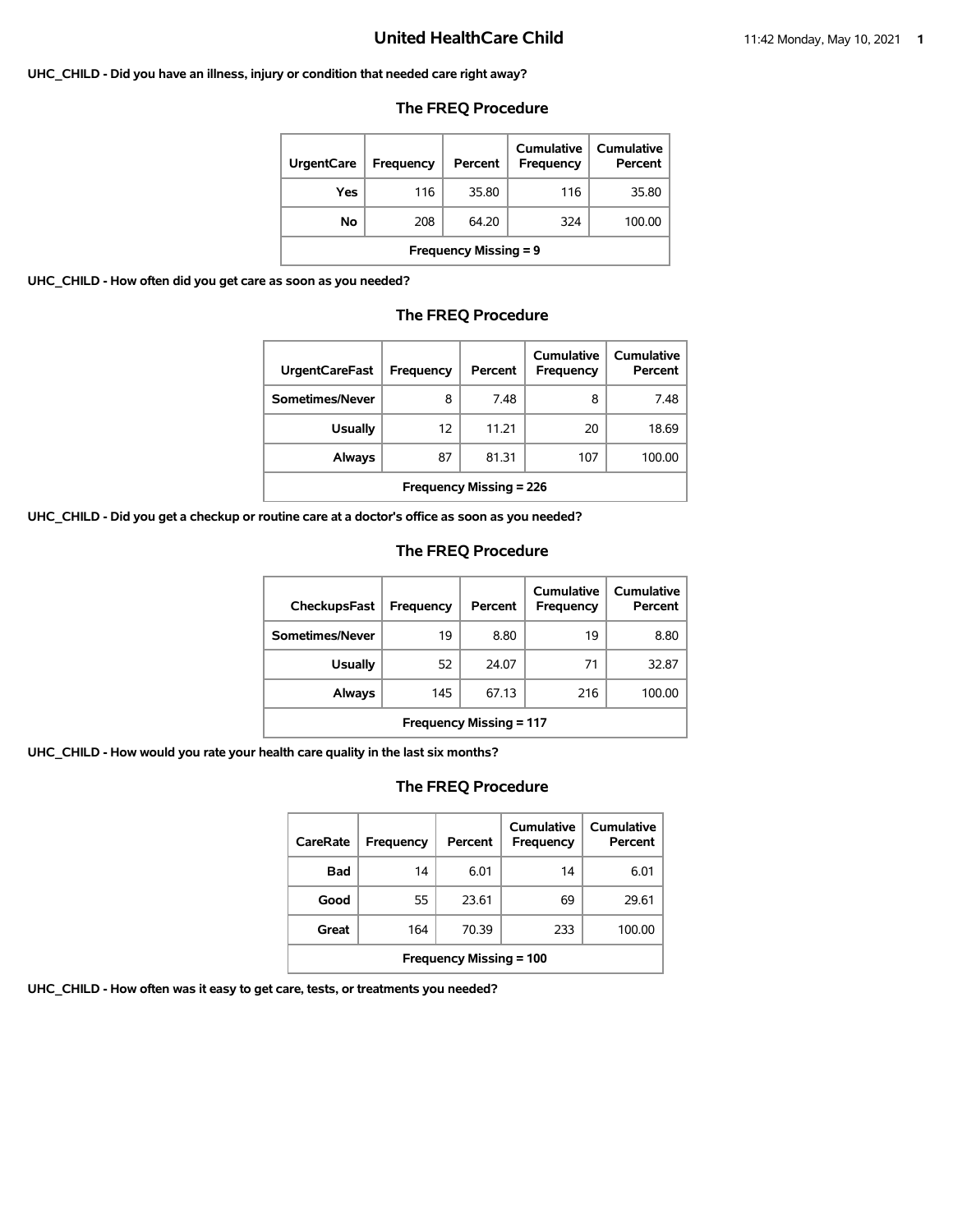## **The FREQ Procedure**

| CareEasy                       | <b>Frequency</b> | Percent | Cumulative<br><b>Frequency</b> | <b>Cumulative</b><br>Percent |  |
|--------------------------------|------------------|---------|--------------------------------|------------------------------|--|
| Sometimes/Never                | 14               | 6.09    | 14                             | 6.09                         |  |
| <b>Usually</b>                 | 52               | 22.61   | 66                             | 28.70                        |  |
| Always                         | 164              | 71.30   | 230                            | 100.00                       |  |
| <b>Frequency Missing = 103</b> |                  |         |                                |                              |  |

**UHC\_CHILD - How often did your doctor explain things in a way that was easy to understand?**

### **The FREQ Procedure**

| <b>DrUnderstand</b>            | Frequency | Percent | Cumulative<br>Frequency | Cumulative<br>Percent |  |
|--------------------------------|-----------|---------|-------------------------|-----------------------|--|
| Sometimes/Never                | 5         | 2.25    | 5                       | 2.25                  |  |
| <b>Usually</b>                 | 21        | 9.46    | 26                      | 11.71                 |  |
| Always                         | 196       | 88.29   | 222                     | 100.00                |  |
| <b>Frequency Missing = 111</b> |           |         |                         |                       |  |

**UHC\_CHILD - How often did your personal doctor listen to you?**

# **The FREQ Procedure**

| <b>DrListen</b>                | Frequency | Percent | Cumulative<br><b>Frequency</b> | Cumulative<br>Percent |  |
|--------------------------------|-----------|---------|--------------------------------|-----------------------|--|
| Sometimes/Never                | 4         | 1.80    | 4                              | 1.80                  |  |
| <b>Usually</b>                 | 24        | 10.81   | 28                             | 12.61                 |  |
| Always                         | 194       | 87.39   | 222                            | 100.00                |  |
| <b>Frequency Missing = 111</b> |           |         |                                |                       |  |

**UHC\_CHILD - How often did your personal doctor show respect for what you had to say?**

| <b>DrRespect</b>               | Frequency | Percent | Cumulative<br>Frequency | <b>Cumulative</b><br>Percent |  |
|--------------------------------|-----------|---------|-------------------------|------------------------------|--|
| Sometimes/Never                | 3         | 1.36    | 3                       | 1.36                         |  |
| <b>Usually</b>                 | 18        | 8.14    | 21                      | 9.50                         |  |
| Always                         | 200       | 90.50   | 221                     | 100.00                       |  |
| <b>Frequency Missing = 112</b> |           |         |                         |                              |  |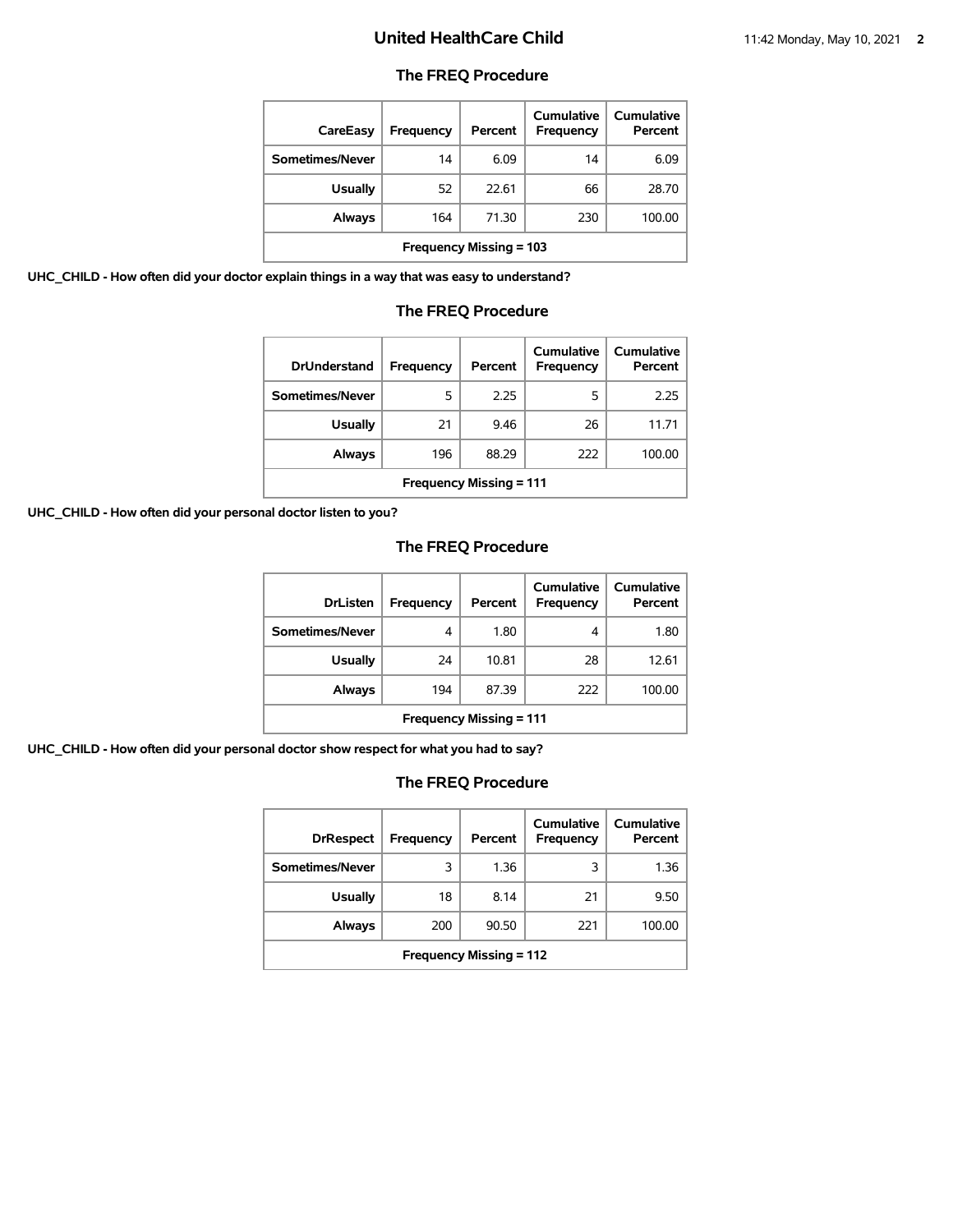#### **UHC\_CHILD - How often did your personal doctor spend enough time with you?**

| <b>DrTime</b>                  | Frequency | Percent | Cumulative<br>Frequency | <b>Cumulative</b><br>Percent |  |
|--------------------------------|-----------|---------|-------------------------|------------------------------|--|
| Sometimes/Never                | 10        | 4.52    | 10                      | 4.52                         |  |
| <b>Usually</b>                 | 41        | 18.55   | 51                      | 23.08                        |  |
| Always                         | 170       | 76.92   | 221                     | 100.00                       |  |
| <b>Frequency Missing = 112</b> |           |         |                         |                              |  |

### **The FREQ Procedure**

**UHC\_CHILD - In the last six months, did you get care from another doctor or health provider other than your personal doctor?**

| get care from another doctor or health provider other than your pe                                  |     |       |     |        |  |
|-----------------------------------------------------------------------------------------------------|-----|-------|-----|--------|--|
| <b>The FREQ Procedure</b>                                                                           |     |       |     |        |  |
| Cumulative<br>Cumulative<br><b>CareMulti</b><br>Percent<br>Frequency<br>Percent<br><b>Frequency</b> |     |       |     |        |  |
| Yes                                                                                                 | 101 | 45.91 | 101 | 45.91  |  |
| No                                                                                                  | 119 | 54.09 | 220 | 100.00 |  |

| UHC_CHILD - How often did your personal doctor seemed informed with care you received from other doctors or providers? |
|------------------------------------------------------------------------------------------------------------------------|
|------------------------------------------------------------------------------------------------------------------------|

# **The FREQ Procedure**

**Frequency Missing = 113**

| <b>DrInformedMultiDr</b>       | <b>Frequency</b> | Percent | Cumulative<br>Frequency | Cumulative<br>Percent |  |
|--------------------------------|------------------|---------|-------------------------|-----------------------|--|
| Sometimes/Never                | 9                | 9.47    | 9                       | 9.47                  |  |
| Usually                        | 26               | 27.37   | 35                      | 36.84                 |  |
| Always                         | 60               | 63.16   | 95                      | 100.00                |  |
| <b>Frequency Missing = 238</b> |                  |         |                         |                       |  |

**UHC\_CHILD - How would you rate your personal doctor?**

| <b>DrRate</b>                 | Frequency | Percent | Cumulative<br>Frequency | Cumulative<br>Percent |  |
|-------------------------------|-----------|---------|-------------------------|-----------------------|--|
| Bad                           | 10        | 3.44    | 10                      | 344                   |  |
| Good                          | 49        | 16.84   | 59                      | 20.27                 |  |
| Great                         | 232       | 79.73   | 291                     | 100.00                |  |
| <b>Frequency Missing = 42</b> |           |         |                         |                       |  |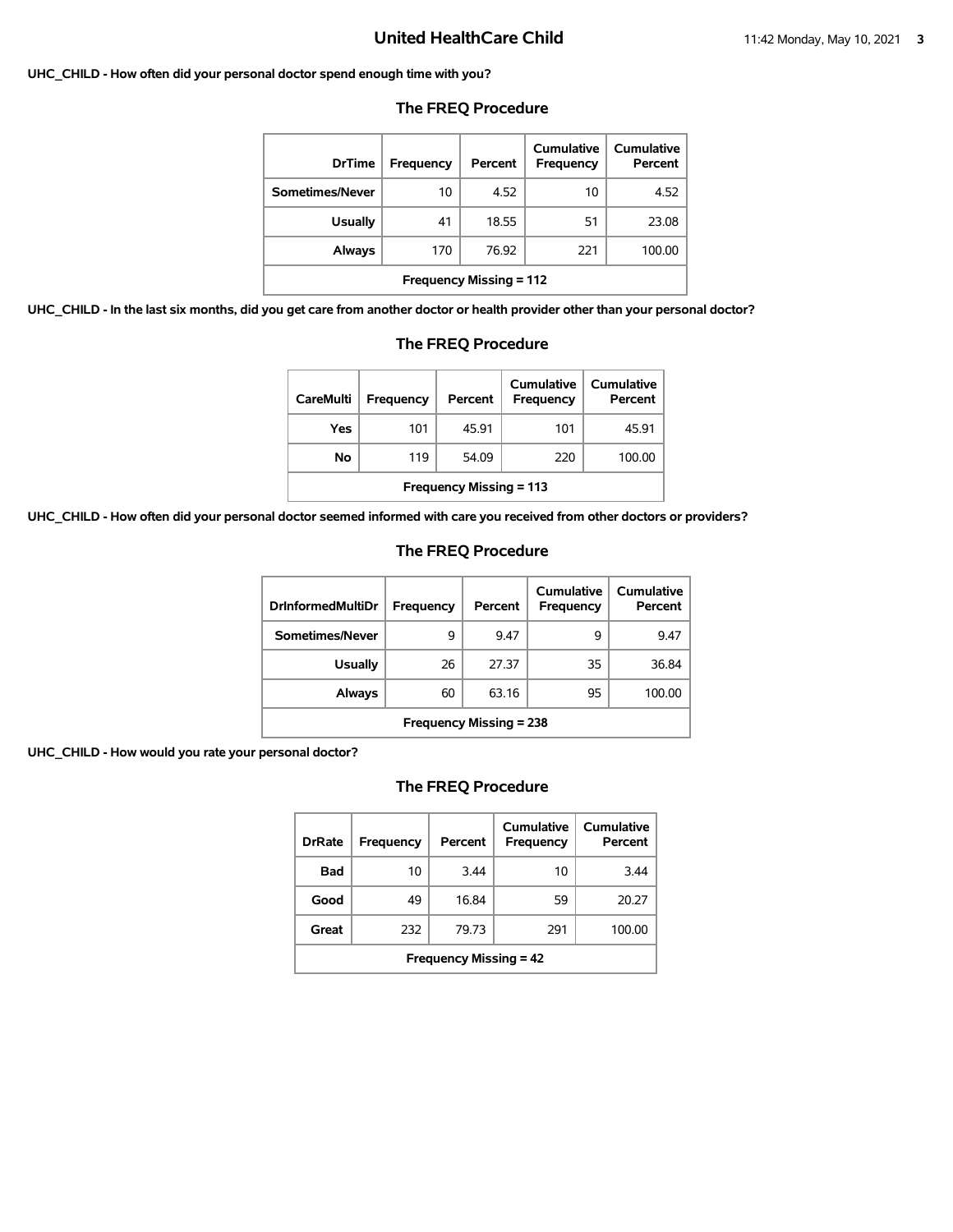#### **UHC\_CHILD - Did you visit a specialist?**

## **The FREQ Procedure**

| <b>Specialist</b>            | Frequency | Percent | Cumulative<br><b>Frequency</b> | Cumulative<br>Percent |  |
|------------------------------|-----------|---------|--------------------------------|-----------------------|--|
| Yes                          | 72        | 22.09   | 72                             | 22.09                 |  |
| No                           | 254       | 77.91   | 326                            | 100.00                |  |
| <b>Frequency Missing = 7</b> |           |         |                                |                       |  |

**UHC\_CHILD - How often did you get an appointment with a specialist as soon as you needed?**

## **The FREQ Procedure**

| <b>SpecialistFast</b>          | Frequency | Percent | Cumulative<br>Frequency | Cumulative<br>Percent |  |  |
|--------------------------------|-----------|---------|-------------------------|-----------------------|--|--|
| Sometimes/Never                |           | 9.72    |                         | 9.72                  |  |  |
| <b>Usually</b>                 | 28        | 38.89   | 35                      | 48.61                 |  |  |
| Always                         | 37        | 51.39   | 72                      | 100.00                |  |  |
| <b>Frequency Missing = 261</b> |           |         |                         |                       |  |  |

**UHC\_CHILD - How would you rate your specialist?**

| <b>SpecialistRate</b>          | <b>Frequency</b> | Percent | Cumulative<br>Frequency | <b>Cumulative</b><br>Percent |  |
|--------------------------------|------------------|---------|-------------------------|------------------------------|--|
| <b>Bad</b>                     | 1                | 1.61    | 1                       | 1.61                         |  |
| Good                           | 15               | 24.19   | 16                      | 25.81                        |  |
| Great                          | 46               | 74.19   | 62                      | 100.00                       |  |
| <b>Frequency Missing = 271</b> |                  |         |                         |                              |  |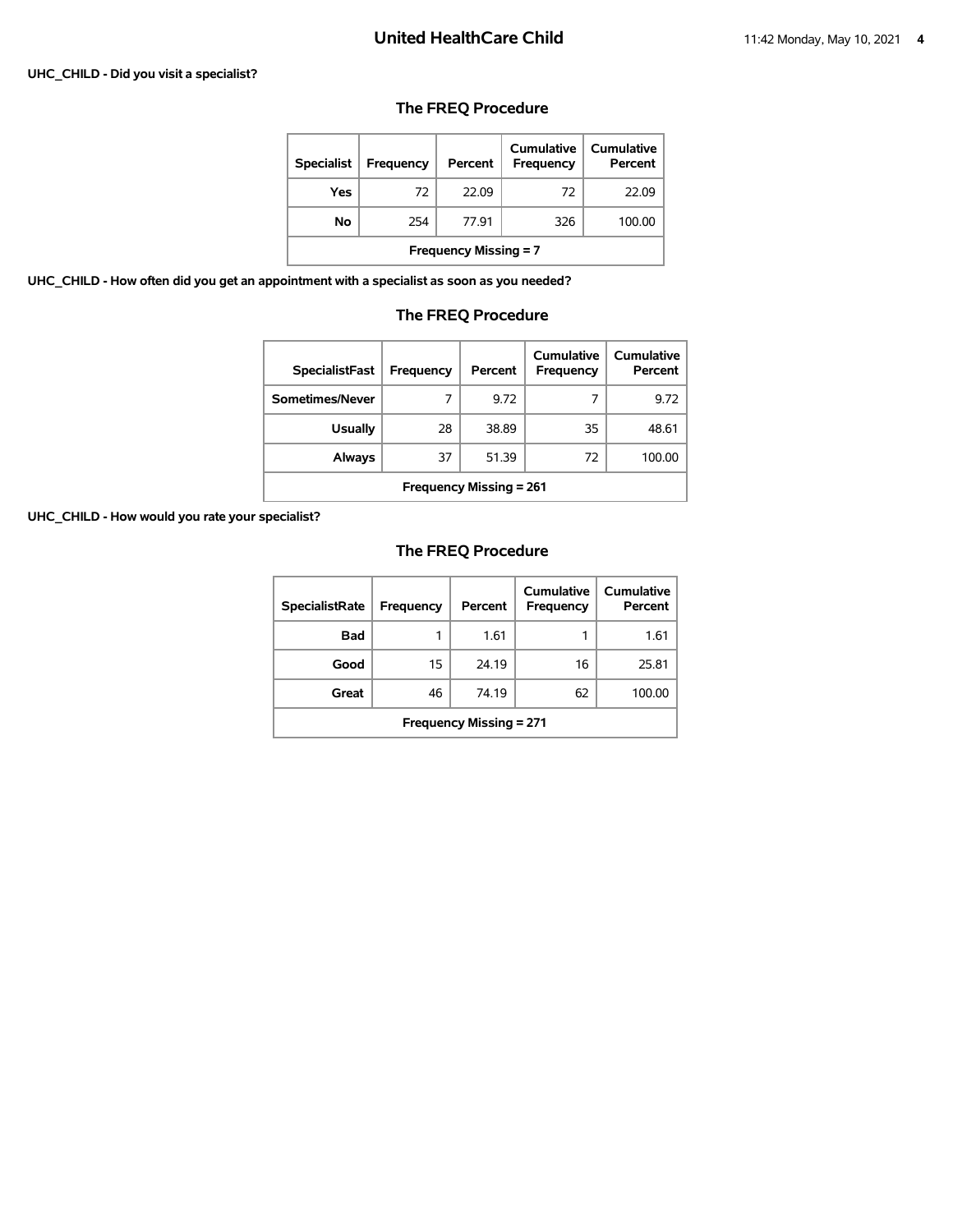#### **UHC\_CHILD - Did you get information or help from your health plan's customer services?**

### **The FREQ Procedure**

| <b>CS</b>                    | Frequency | Percent | Cumulative<br>Frequency | Cumulative<br>Percent |  |
|------------------------------|-----------|---------|-------------------------|-----------------------|--|
| Yes                          | 79        | 23.94   | 79                      | 23.94                 |  |
| No                           | 251       | 76.06   | 330                     | 100.00                |  |
| <b>Frequency Missing = 3</b> |           |         |                         |                       |  |

**UHC\_CHILD - How often were you able to get information or help from your health plan's customer services?**

#### **The FREQ Procedure**

| <b>CSHelp</b>                  | Frequency | Percent | Cumulative<br><b>Frequency</b> | Cumulative<br>Percent |  |
|--------------------------------|-----------|---------|--------------------------------|-----------------------|--|
| Sometimes/Never                | 15        | 19.74   | 15                             | 19.74                 |  |
| <b>Usually</b>                 | 18        | 23.68   | 33                             | 43.42                 |  |
| <b>Always</b>                  | 43        | 56.58   | 76                             | 100.00                |  |
| <b>Frequency Missing = 257</b> |           |         |                                |                       |  |

**UHC\_CHILD - How often were you treated with respect and courtesy by your health plan's customer services?**

### **The FREQ Procedure**

| <b>CSRespect</b>               | Frequency | Percent | Cumulative<br>Frequency | Cumulative<br>Percent |  |
|--------------------------------|-----------|---------|-------------------------|-----------------------|--|
| Sometimes/Never                | 7         | 9.21    |                         | 9.21                  |  |
| <b>Usually</b>                 | 16        | 21.05   | 23                      | 30.26                 |  |
| Always                         | 53        | 69.74   | 76                      | 100.00                |  |
| <b>Frequency Missing = 257</b> |           |         |                         |                       |  |

**UHC\_CHILD - Did you have to fill out any forms with your health plan?**

| <b>Forms</b>                  | Frequency | Percent | Cumulative<br><b>Frequency</b> | Cumulative<br>Percent |  |
|-------------------------------|-----------|---------|--------------------------------|-----------------------|--|
| Yes                           | 108       | 33.44   | 108                            | 33.44                 |  |
| No                            | 215       | 66.56   | 323                            | 100.00                |  |
| <b>Frequency Missing = 10</b> |           |         |                                |                       |  |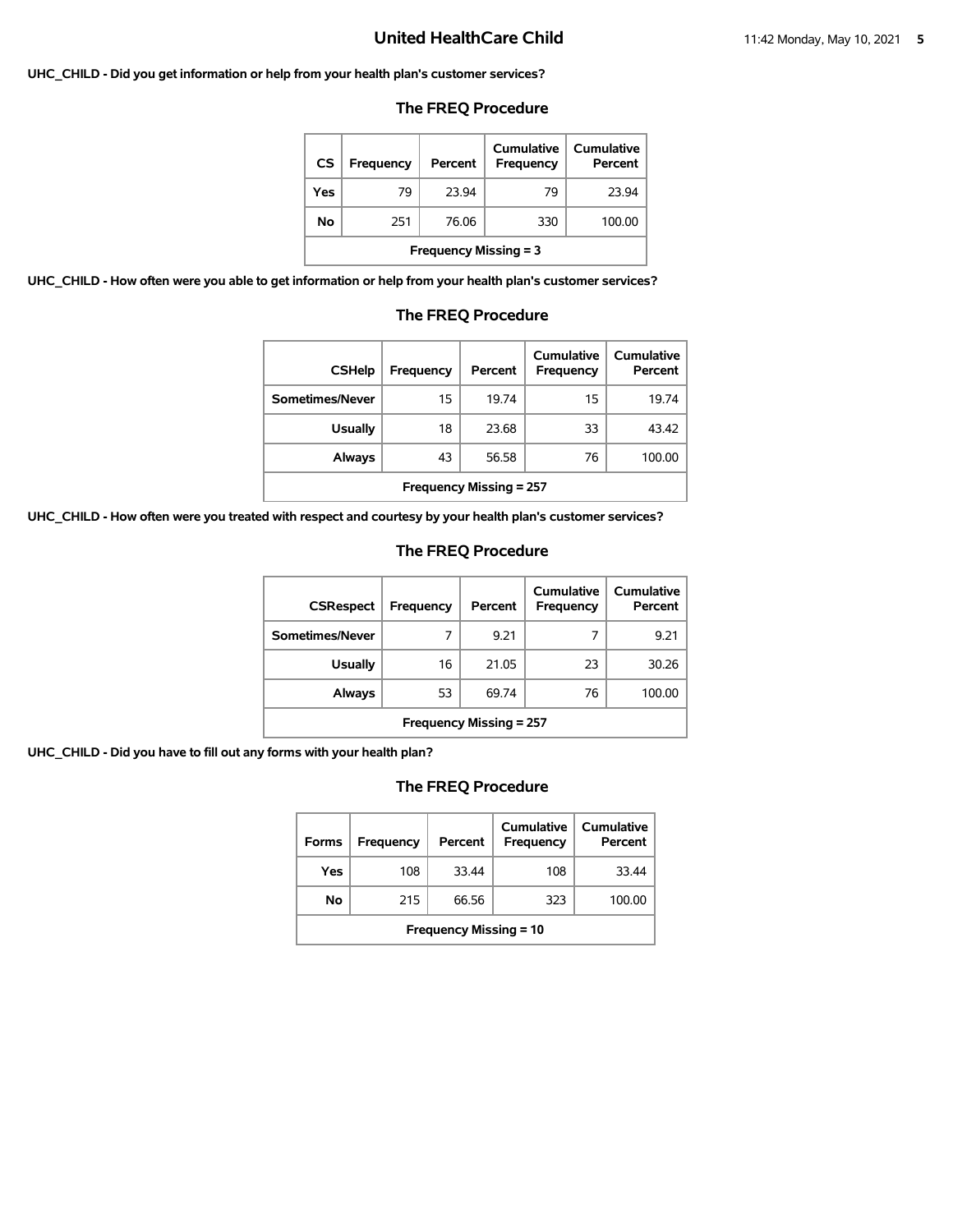#### **UHC\_CHILD - How often were forms from your health plan easy to fill out?**

| FormsEasy                              | Frequency | Percent | Cumulative<br>Frequency | Cumulative<br>Percent |  |  |  |
|----------------------------------------|-----------|---------|-------------------------|-----------------------|--|--|--|
| Sometimes/Never                        | 14        | 13.08   | 14                      | 13.08                 |  |  |  |
| <b>Usually</b>                         | 36        | 33.64   | 50                      | 46.73                 |  |  |  |
| 53.27<br>107<br>100.00<br>Always<br>57 |           |         |                         |                       |  |  |  |
| <b>Frequency Missing = 226</b>         |           |         |                         |                       |  |  |  |

## **The FREQ Procedure**

### **UHC\_CHILD - How would you rate your health plan?**

|  | The FREQ Procedure |
|--|--------------------|
|--|--------------------|

| <b>PlanRate</b>              | <b>Frequency</b> | Percent | Cumulative<br><b>Frequency</b> | Cumulative<br>Percent |  |
|------------------------------|------------------|---------|--------------------------------|-----------------------|--|
| Bad                          | 22               | 6.73    | 22                             | 6.73                  |  |
| Good                         | 80               | 24.46   | 102                            | 31.19                 |  |
| Great                        | 225              | 68.81   | 327                            | 100.00                |  |
| <b>Frequency Missing = 6</b> |                  |         |                                |                       |  |

**UHC\_CHILD - In general, how woul you rate your overall health?**

## **The FREQ Procedure**

| <b>OverallHealthRate</b>      | Frequency | Percent | Cumulative<br>Frequency | <b>Cumulative</b><br>Percent |
|-------------------------------|-----------|---------|-------------------------|------------------------------|
| <b>Excellent</b>              | 138       | 41.44   | 138                     | 41.44                        |
| <b>Very Good</b>              | 133       | 39.94   | 271                     | 81.38                        |
| Good                          | 52        | 15.62   | 323                     | 97.00                        |
| Fair                          | 6         | 1.80    | 329                     | 98.80                        |
| Poor                          | 2         | 0.60    | 331                     | 99.40                        |
| <b>Unknown/Did Not Answer</b> | 2         | 0.60    | 333                     | 100.00                       |

**UHC\_CHILD - In general, how woul you rate your overall mental or emotional health?**

| <b>MentalHealthRate</b>       | Frequency | Percent | Cumulative<br><b>Frequency</b> | Cumulative<br>Percent |
|-------------------------------|-----------|---------|--------------------------------|-----------------------|
| <b>Excellent</b>              | 138       | 41.44   | 138                            | 41.44                 |
| <b>Very Good</b>              | 98        | 29.43   | 236                            | 70.87                 |
| Good                          | 66        | 19.82   | 302                            | 90.69                 |
| Fair                          | 23        | 6.91    | 325                            | 97.60                 |
| Poor                          | 7         | 2.10    | 332                            | 99.70                 |
| <b>Unknown/Did Not Answer</b> | 1         | 0.30    | 333                            | 100.00                |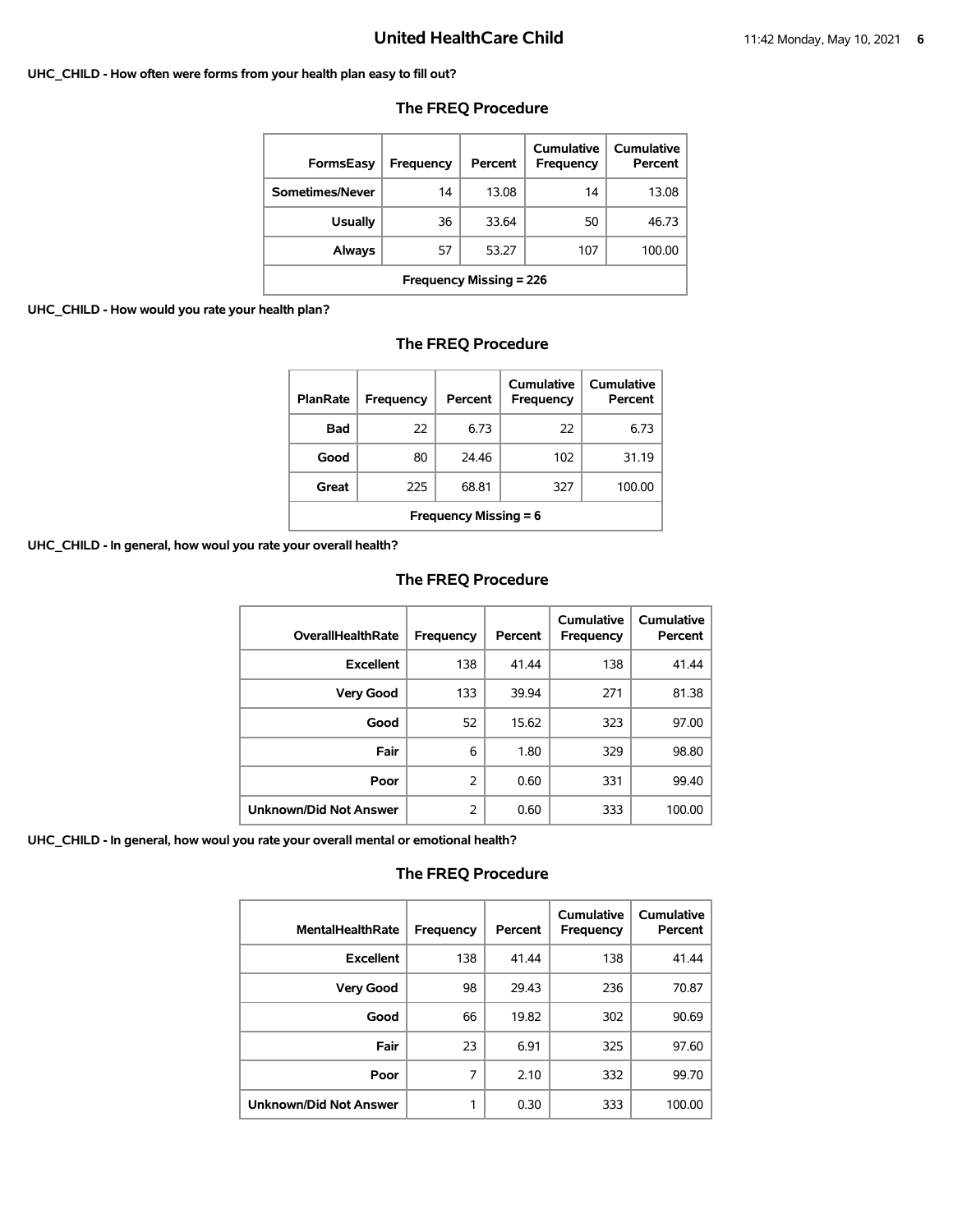## **UHC\_CHILD - Did you file any claims for care to your health plan?**

## **The FREQ Procedure**

| claimssend                     | Frequency | Percent | Cumulative<br>Frequency | Cumulative<br>Percent |  |
|--------------------------------|-----------|---------|-------------------------|-----------------------|--|
|                                |           |         |                         |                       |  |
| <b>Frequency Missing = 333</b> |           |         |                         |                       |  |

**UHC\_CHILD - How often were claims for care to your health plan handled quicly?**

## **The FREQ Procedure**

| claimsquick                    | Frequency | Percent | Cumulative<br>Frequency | Cumulative<br>Percent |  |
|--------------------------------|-----------|---------|-------------------------|-----------------------|--|
|                                |           |         |                         |                       |  |
| <b>Frequency Missing = 333</b> |           |         |                         |                       |  |

**UHC\_CHILD - How often were claims for care to your health plan handled correctly?**

| claimscorrect                  | Frequency | Percent | Cumulative<br>Frequency | Cumulative<br>Percent |  |
|--------------------------------|-----------|---------|-------------------------|-----------------------|--|
|                                |           |         |                         |                       |  |
| <b>Frequency Missing = 333</b> |           |         |                         |                       |  |